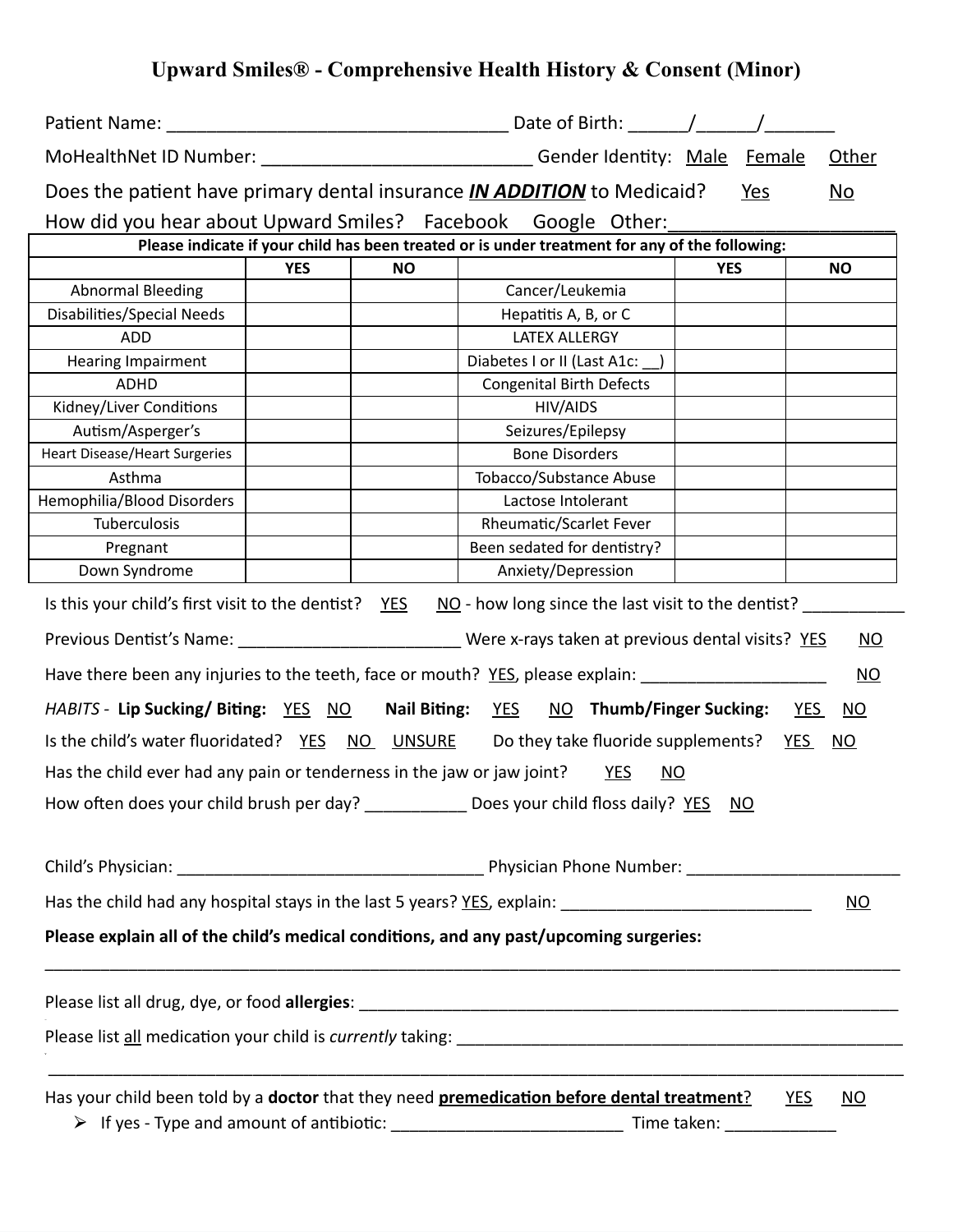## **Upward Smiles® - Comprehensive Health History & Consent (Minor)**

|        | Parent, Guardian, or other Responsible Party's Information                                                                                                                                                                                                                                                                                                                                                                                       |        |                           |
|--------|--------------------------------------------------------------------------------------------------------------------------------------------------------------------------------------------------------------------------------------------------------------------------------------------------------------------------------------------------------------------------------------------------------------------------------------------------|--------|---------------------------|
|        |                                                                                                                                                                                                                                                                                                                                                                                                                                                  |        |                           |
|        |                                                                                                                                                                                                                                                                                                                                                                                                                                                  |        |                           |
|        |                                                                                                                                                                                                                                                                                                                                                                                                                                                  |        |                           |
|        |                                                                                                                                                                                                                                                                                                                                                                                                                                                  |        |                           |
|        |                                                                                                                                                                                                                                                                                                                                                                                                                                                  |        |                           |
|        |                                                                                                                                                                                                                                                                                                                                                                                                                                                  |        |                           |
|        | Please list the information for any person(s) you give permission to provide consent for your child at visits to the<br>practice (including stepparents, grandparents, aunts, uncles, siblings over the age of 18):                                                                                                                                                                                                                              |        |                           |
| (Name) | (Relationship to patient)                                                                                                                                                                                                                                                                                                                                                                                                                        | (Name) | (Relationship to patient) |
| (Name) | (Relationship to patient)                                                                                                                                                                                                                                                                                                                                                                                                                        | (Name) | (Relationship to patient) |
|        | ***PLEASE READ FULLY - Office Policies - PLEASE READ FULLY***                                                                                                                                                                                                                                                                                                                                                                                    |        |                           |
| ➤<br>➤ | We require confirmation of EACH appointment, no later than 2 PM the day prior to the scheduled appointment.<br>For your convenience, we will call, text, or email you to confirm. If we are unable to reach you, and we do not receive a<br>confirmation by the 2 PM deadline: we will consider that appointment CANCELLED.<br>If you are unable to make it to a confirmed appointment, we require you to notify our office as soon as possible. |        |                           |

If we are not notified that you intend to cancel an appointment at least 4 hours prior to the appointment time, the appointment will be considered "**broken**". No shows to a confirmed appointment are also considered "**broken**".

- $o$  1<sup>st</sup> broken appointment will result in a 90-day suspension in scheduling
- $o$   $2^{nd}$  broken appointment will result in a 90-day suspension in scheduling
- o 3 or more broken appointments will result in *dismissal* from the practice (patient will no longer be treated by the practice, and will need to seek dental care elsewhere)

> As a courtesy to all patients, we may reschedule any patient who arrives 15 or more minutes past their **appointment time.**

⮚ **Upward Smiles** (the "Practice") does not tolerate abusive, disruptive behavior or foul language. Anyone exhibiting such behavior is subject to immediate dismissal from the practice. Threats are reported directly to the Police.

#### **Communication Policy**

Upward Smiles utilizes a variety of mediums to contact you regarding the patient's dental care. By providing phone numbers/email addresses, you request and authorize us to communicate with you electronically, verbally, or text messaging via cell phone. In the event of an unanswered call, you authorize us to leave voice messages regarding patient and appointment information. We will send correspondence via email and/or text message to any email/phone number you provide us. By providing these contacts, you authorize us to send HIPAA-protected health information. If you choose to